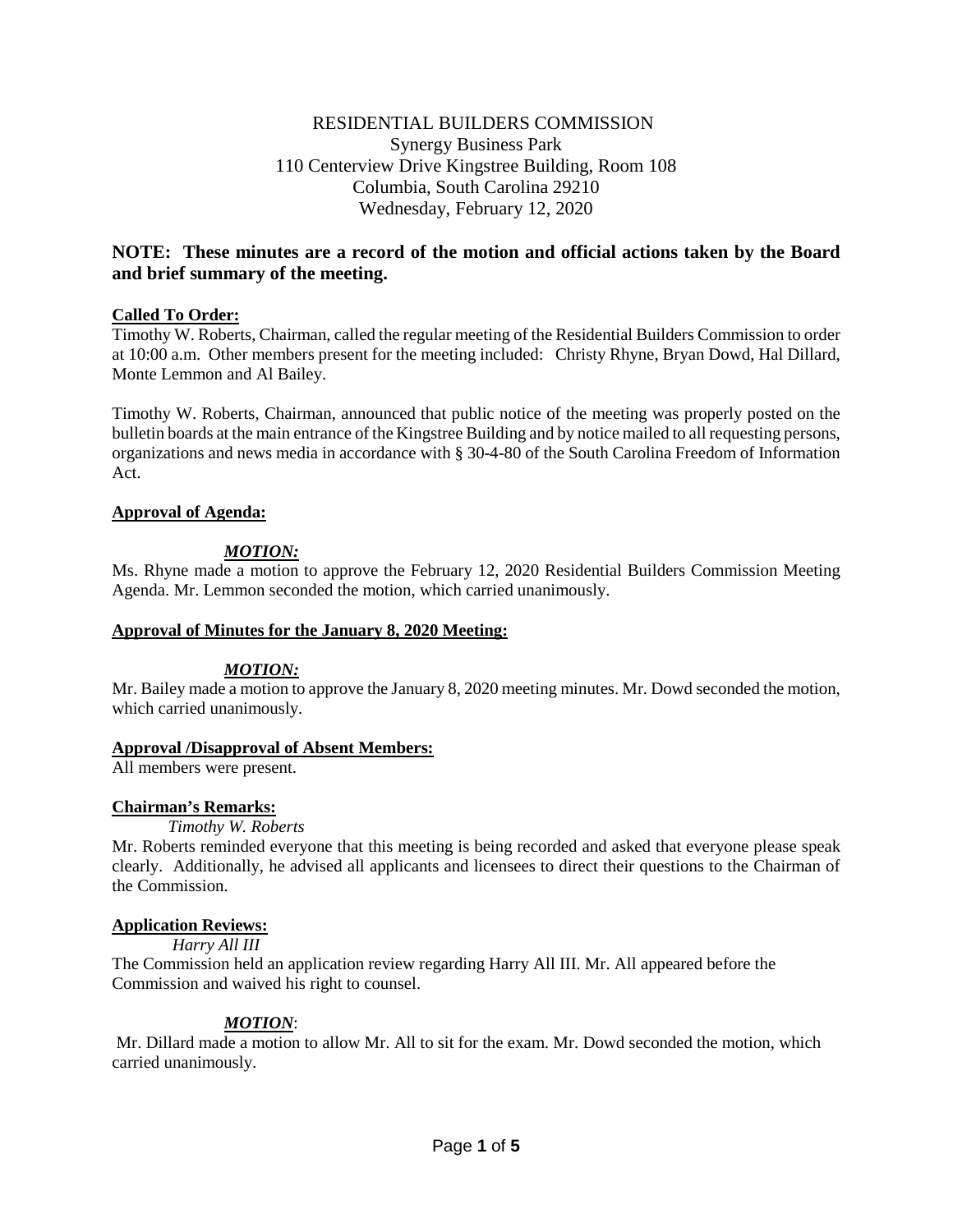### *Brian Bradshaw*

The Commission held an application review regarding Brian Bradshaw. Mr. Bradshaw appeared before the Commission, and waived his right to counsel.

### *MOTION*:

Mr. Bailey made a motion to allow Mr. Bradshaw to sit for the exam. Ms. Rhyne seconded the motion, which carried unanimously.

#### *Jeremy Tamer*

The Commission held an application review regarding Jeremy Tamer. Mr. Tamer appeared before the Commission, and waived his right to counsel.

#### *MOTION*:

Mr. Lemmon made a motion to allow Mr. Tamer to sit for the exam. Ms. Rhyne seconded the motion, which carried unanimously.

#### *Maxwell Overly*

The Commission held an application review regarding Maxwell Overly. Mr. Overly appeared before the Commission and waived his right to counsel.

#### *MOTION*:

Mr. Lemmon made a motion to allow Mr. Overly to sit for the exam. Ms. Rhyne seconded the motion, which carried unanimously.

#### *David Jones*

The Commission held an application review regarding David Jones. Mr. Jones appeared before the Commission and waived his right to counsel.

### *MOTION*:

Mr. Bailey made a motion to allow Mr. Jones to sit for the exam. Ms. Rhyne seconded the motion, which carried unanimously.

### *Marion King*

The Commission held an application review regarding Marion King. Mr. King appeared before the Commission and waived his right to counsel.

#### *MOTION*:

Mr. Dillard made a motion to allow Mr. King to sit for the exam. Mr. Bailey seconded the motion, which carried unanimously.

#### *Stephen Mitchell*

The Commission held an application review regarding Stephen Mitchell. Mr. Mitchell appeared before the Commission and waived his right to counsel.

### *MOTION*

Mr. Dowd made a motion to allow Mr. Quinn to sit for the exam. Ms. Rhyne seconded the motion, which carried unanimously.

#### *Chad Guthrie*

The Commission held an application review regarding Chad Guthrie. Mr. Guthrie appeared before the Commission, and waived his right to counsel.

### *MOTION*:

Ms. Rhyne made a motion to allow Mr. Guthrie to sit for the exam. Mr. Dowd seconded the motion, which carried unanimously.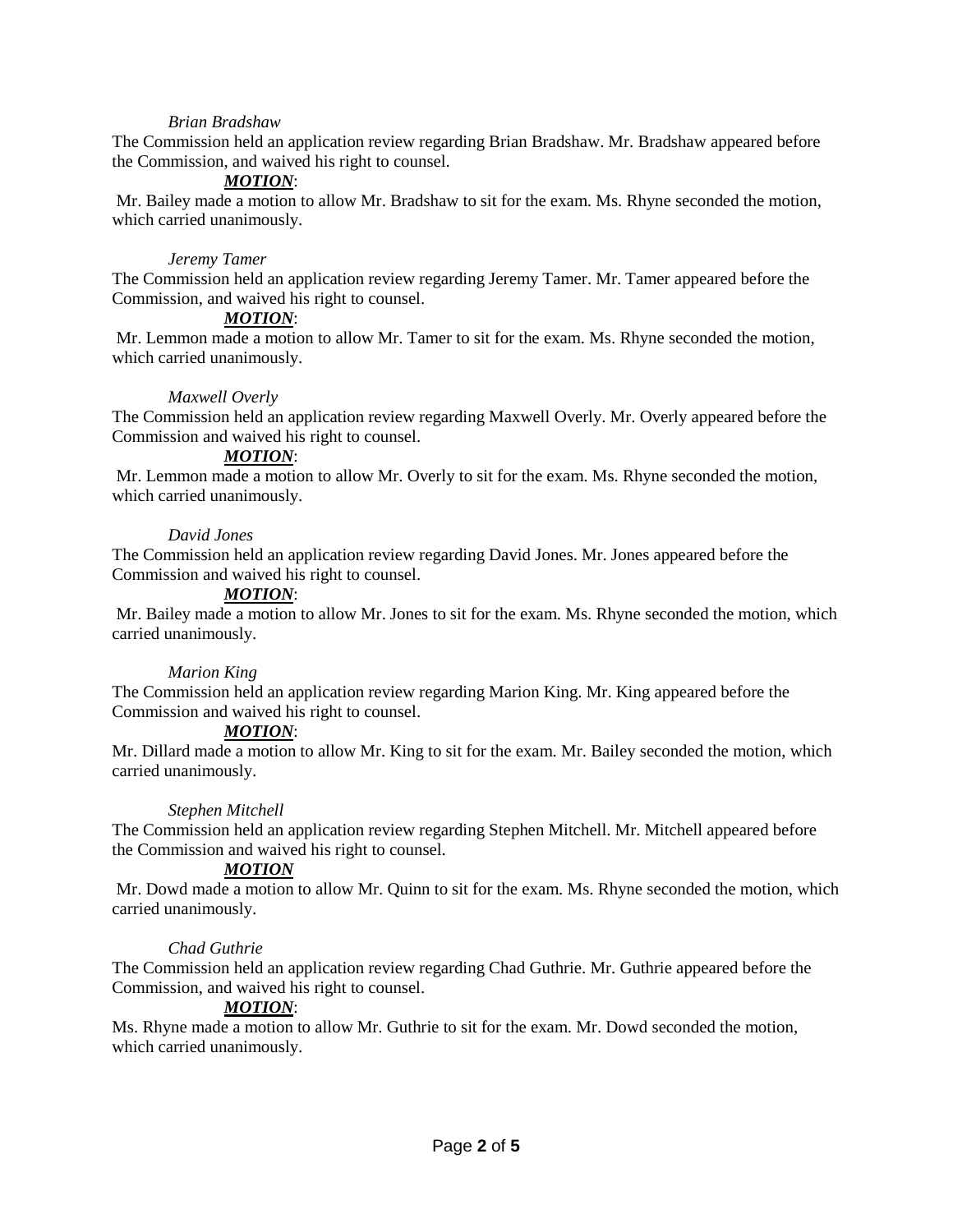### *Trevor Leysock*

The Commission held an application review regarding Trevor Leysock. Mr. Leysock appeared before the Commission, and waived his right to counsel.

# *MOTION*:

Mr. Dillard made a motion to approve Mr. Leysock to sit for the exam. Mr. Lemmon seconded the motion, which did not carry unanimously. Mr. Bailey opposed.

## *Craig Calvert*

The Commission held an application review regarding Craig Calvert. Mr. Calvert appeared before the Commission, waived his right to counsel.

## *MOTION*:

Ms. Rhyne made a motion to allow Mr. Calvert to sit for the exam. Mr. Bailey seconded the motion, which did not carry unanimously. Mr. Lemmon opposed.

## *Calvin Childers*

The Commission held an application review regarding Calvin Childers. Mr. Childers appeared before the Commission, and waived his right to counsel.

### *MOTION*:

Ms. Rhyne made a motion to allow Mr. Childers to sit for the exam. Mr. Dillard seconded the motion, which carried unanimously.

## Kevin Smith

The Commission held an application review regarding Kevin Smith. Mr. Smith appeared before the Commission, and waived his right to counsel.

## *MOTION*:

Mr. Bailey made a motion to allow Mr. Smith to sit for the exam. Mr. Lemmon seconded the motion, which carried unanimously.

### *Jeremy Williams*

The Commission held an application review regarding Jeremy Williams. Mr. Williams appeared before the Commission, presented a witness Ms. Helene Key, and waived his right to counsel.

### *MOTION*:

Mr. Bailey made a motion to allow Mr. Williams to sit for the exam. Mr. Lemmon seconded the motion, which carried unanimously.

*Michael Robinson*

Mr. Robinson did not appear before the Commission.

### *MOTION*:

No motion was made.

#### *Jeremy Plewniak*

Mr. Plewniak did not appear before the Commission.

# *MOTION*:

No motion was made.

### *Richard Quick*

The Commission held an application review regarding Richard Quick. Mr. Quick appeared before the Commission, and waived his right to counsel.

### *MOTION*:

Mr. Bailey made a motion to approve Mr. Quick's specialty registration. Mr. Dowd seconded the motion, which carried unanimously.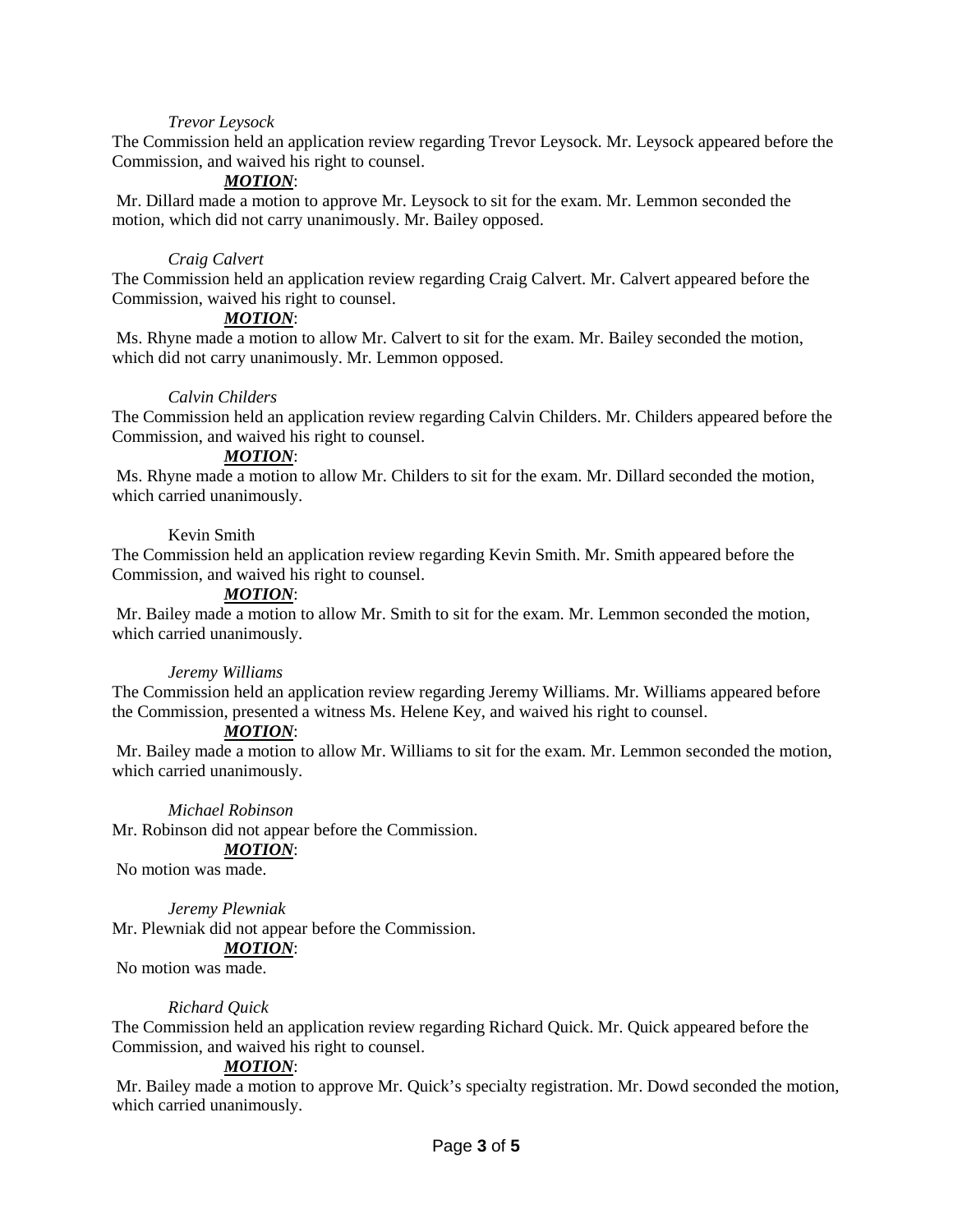### **Final Order Hearings:**

### *Mr. Joseph Rotella case # 2018-334*

The Board held a Final Order hearing regarding Mr. Joseph Rotella. Mr. Rotella was not present. Mr. Bailey recused himself due to his service as the hearing officer. Mr. Kyle Tennis, Esq. represented the State in the matter.

### *MOTION:*

Mr. Dowd made a motion to adopt the Hearing Officer's Recommendation. Ms. Rhyne seconded the motion, which carried unanimously.

• *Mr. Bailey returned to the meeting.* 

## **Electronic Submission of Bonds:**

Ms. Janet Baumberger, Administrator and Ms. Stacey Hewson, Esq., Advice Counsel presented the Commission information regarding the current process of requiring the original bond to be submitted to the office. The request was made before the Commission to allow staff to accept electronic copies of the original bond.

## *MOTION:*

Mr. Dowd made a motion to allow staff to accept electronic copies of all documents relating to bonds, as well as originals through the mail. Ms. Rhyne seconded the motion, which carried unanimously.

## **Administrator's Remarks For Information:**

Janet Baumberger- Administrator

Ms. Baumberger reminded the Commission SC Ethic's Commission Statement of Economic Interest Statements are due by March 30, 2020.

# **OIE Report – Mr. Todd Bond:**

*Todd Bond, Chief Investigator of OIE*

Mr. Todd Bond, presented the OIE report. He reported the number of investigations as of February 12, 2020:

**Complaints Received –** 138 **Active Investigations –** 283 **Closed Cases –** 93

### **New Business**

A. Recommendations of IRC

### *MOTION*

Mr. Dowd made a motion to approve the Recommendations of the IRC. Ms. Rhyne seconded the motion, which carried unanimously

B. Resolution Guidelines

## *MOTION*

Mr. Rhyne made a motion to approve the IRC Resolution Guidelines. Mr. Bailey seconded the motion, which carried unanimously

### **Old Business:**

Tim Roberts, Chairman asked the Commissioners and staff to review the previous SC Residential Builders Construction Standards so it could be discussed in depth at the April or May meeting.

### **Public Comments:** None.

### **Date of Next Meeting:**